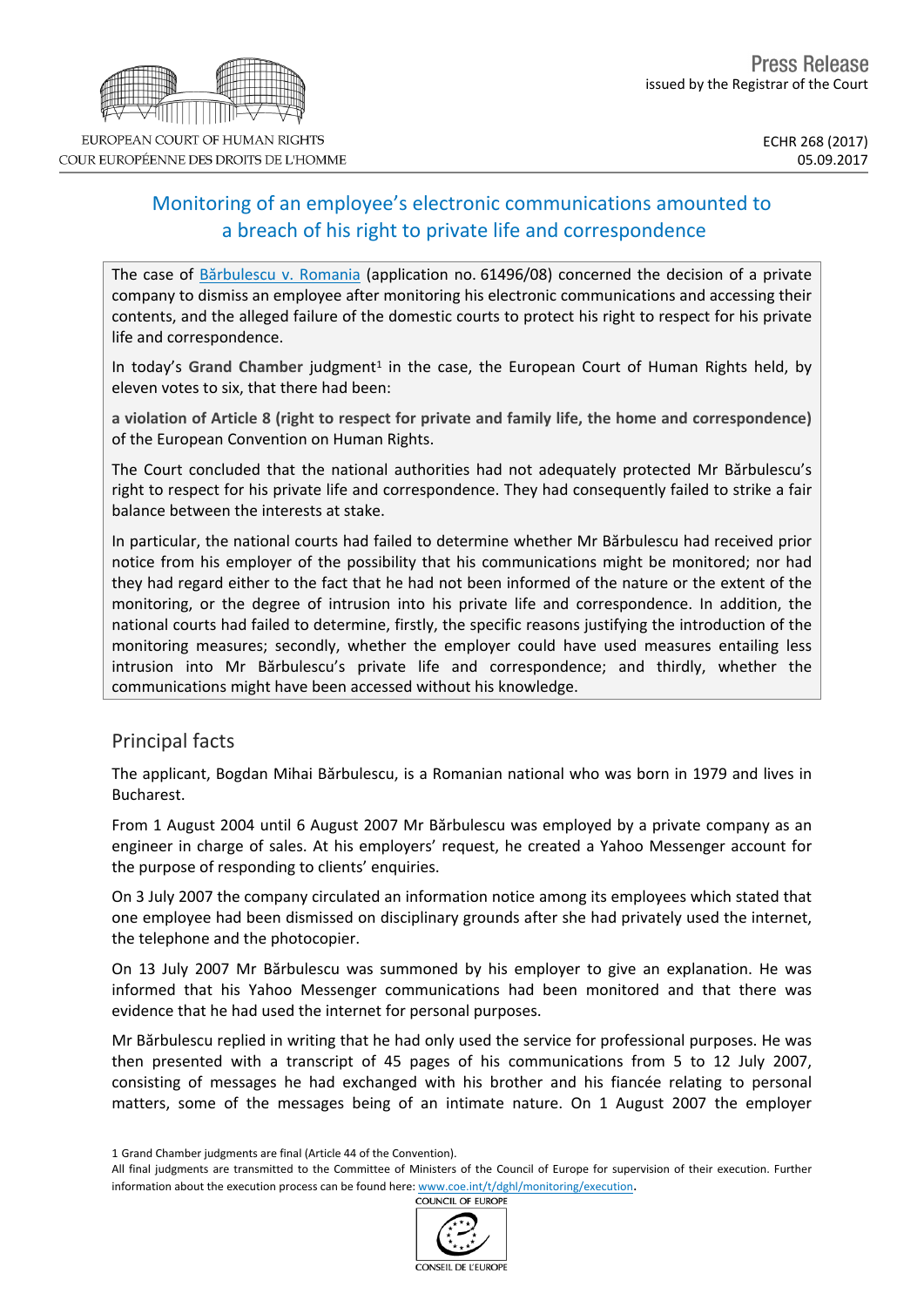terminated Mr Bărbulescu's employment contract for breach of the company's internal regulations that prohibited the use of company resources for personal purposes.

Mr Bărbulescu challenged his employer's decision before the courts, complaining that the decision to terminate his contract was null and void as his employer had violated his right to correspondence in accessing his communications in breach of the Constitution and Criminal Code. His complaint was rejected by the Bucharest County Court in December 2007, on the grounds, in particular, that the employer had complied with the dismissal proceedings provided for by the Labour Code; that employers were entitled to set rules for the use of the internet, which was a tool made available to employees for professional use; and that Mr Bărbulescu had been duly informed of the company's regulations. The County Court noted that shortly before Mr Bărbulescu's disciplinary sanction, another employee had been dismissed for using the internet, the telephone and the photocopier for personal purposes.

Mr Bărbulescu appealed, contending that the court had not struck a fair balance between the interests at stake. In a final decision on 17 June 2008 the Court of Appeal dismissed his appeal. It essentially confirmed the lower court's findings. Referring to European Union Directive 95/46/EC on data protection, it held that the employer's conduct, after having warned Mr Bărbulescu and his colleagues that company resources should not be used for personal purposes, had been reasonable and that the monitoring of Mr Bărbulescu's communications had been the only method of establishing whether there had been a disciplinary breach.

### Complaints, procedure and composition of the Court

Relying in particular on Article 8 (right to respect for private and family life, the home and correspondence) of the European Convention on Human Rights, Mr Bărbulescu complained that his employer's decision to terminate his contract after monitoring his electronic communications and accessing their contents was based on a breach of his privacy and that the domestic courts failed to protect his right to respect for his private life and correspondence.

The application was lodged with the European Court of Human Rights on 15 December 2008.

In its Chamber judgment of 12 January 2016, the European Court of Human Rights held, by six votes to one, that there had been no violation of Article 8 of the Convention, finding that the domestic courts had struck a fair balance between Mr Bărbulescu's right to respect for his private life and correspondence under Article 8 and the interests of his employer. The Court noted, in particular, that Mr Bărbulescu's private life and correspondence had been engaged. However, his employer's monitoring of his communications had been reasonable in the context of disciplinary proceedings.

On 6 June 2016 the case was referred to the Grand Chamber at Mr Bărbulescu's request.

The Government of France and the European Trade Union Confederation (ETUC) were granted leave to intervene in the written proceedings as third parties.

Judgment was given by the Grand Chamber of 17 judges, composed as follows:

Guido **Raimondi** (Italy), *President*, Angelika **Nußberger** (Germany), Mirjana **Lazarova Trajkovska** ("The former Yugoslav Republic of Macedonia"), Luis **López Guerra** (Spain), *ad hoc judge* Ledi **Bianku** (Albania), Işıl **Karakaş** (Turkey), Nebojša **Vučinić** (Montenegro), André **Potocki** (France), Paul **Lemmens** (Belgium), Dmitry **Dedov** (Russia),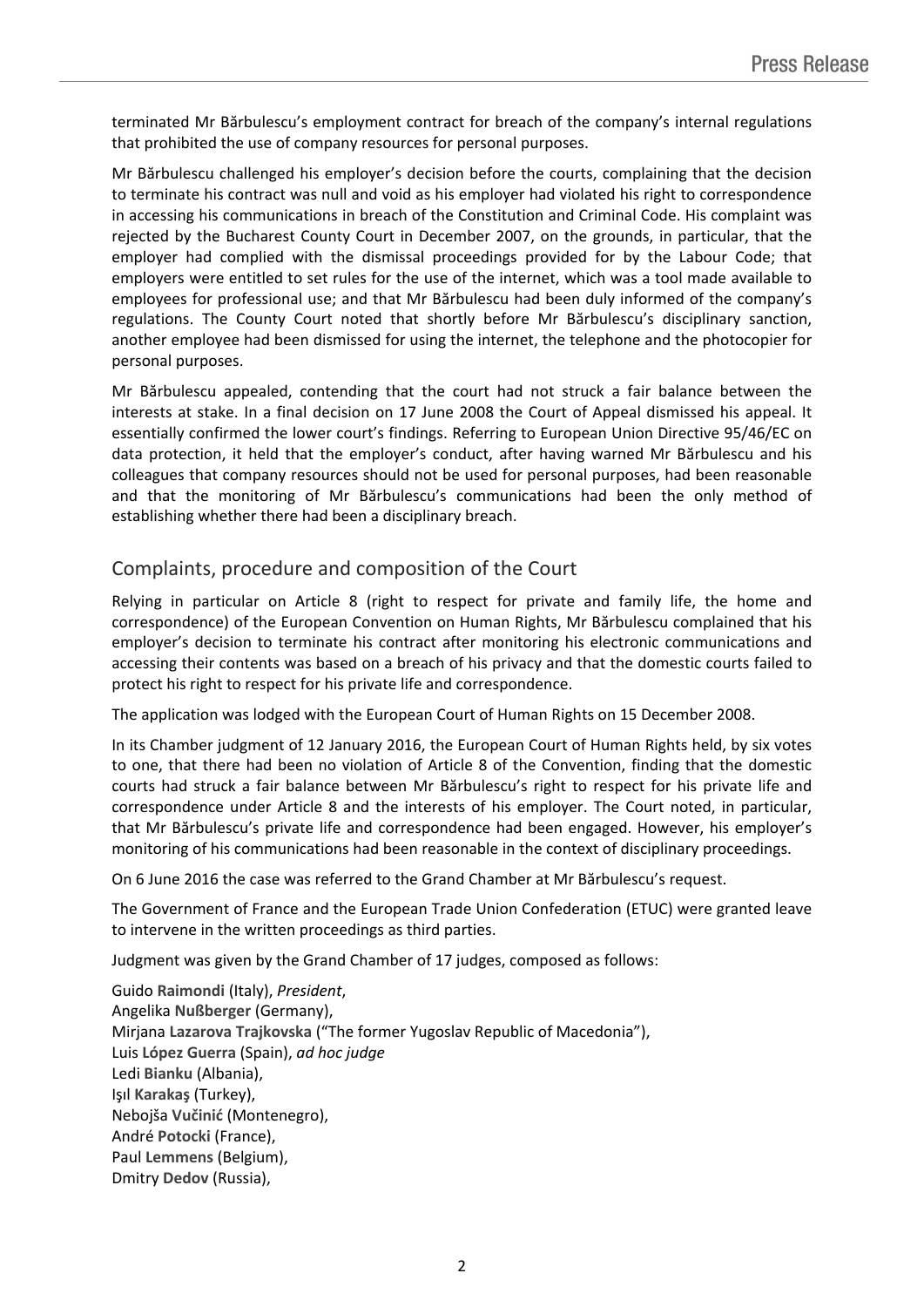Jon Fridrik **Kjølbro** (Denmark), Mārtiņš **Mits** (Latvia), Armen **Harutyunyan** (Armenia), Stéphanie **Mourou-Vikström** (Monaco), Georges **Ravarani** (Luxembourg), Marko **Bošnjak** (Slovenia), Tim **Eicke** (the United Kingdom),

and also Søren **Prebensen**, *Deputy Grand Chamber Registrar.*

### Decision of the Court

#### Article 8

The Court confirmed that Article 8 was applicable in Mr Bărbulescu's case, concluding that his communications in the workplace had been covered by the concepts of "private life" and "correspondence". It noted in particular that, although it was questionable whether Mr Bărbulescu could have had a reasonable expectation of privacy in view of his employer's restrictive regulations on internet use, of which he had been informed, an employer's instructions could not reduce private social life in the workplace to zero. The right to respect for private life and for the privacy of correspondence continued to exist, even if these might be restricted in so far as necessary.

While the measure complained of, namely the monitoring of Mr Bărbulescu's communications which resulted in his dismissal, had been taken by a private company, it had been accepted by the national courts. The Court therefore considered that the complaint was to be examined from the standpoint of the State's positive obligations. The national authorities had been required to carry out a balancing exercise between the competing interests at stake, namely Mr Bărbulescu's right to respect for his private life, on the one hand, and his employer's right to take measures in order to ensure the smooth running of the company, on the other.

As to the resulting question of whether the national authorities had struck a fair balance between those interests, the Court first observed that the national courts had expressly referred to Mr Bărbulescu's right to respect for his private life and to the applicable legal principles. Notably the Court of Appeal had made reference to the relevant European Union Directive<sup>2</sup> and the principles set forth in it, namely necessity, purpose specification, transparency, legitimacy, proportionality and security. The national courts had also examined whether the disciplinary proceedings had been conducted in an adversarial manner and whether Mr Bărbulescu had been given the opportunity to put forward his arguments.

However, the national courts had omitted to determine whether Mr Bărbulescu had been notified in advance of the possibility that his employer might introduce monitoring measures, and of the nature of such measures. The County Court had simply observed that employees' attention had been drawn to the fact that, shortly before Mr Bărbulescu's disciplinary sanction, another employee had been dismissed for using the internet, the telephone and the photocopier for personal purposes. The Court of Appeal had found that he had been warned that he should not use company resources for personal purposes.

The Court considered, following international and European standards<sup>3</sup>, that to qualify as prior notice, the warning from an employer had to be given before the monitoring was initiated,

<sup>2</sup> Directive 95/46/EC

<sup>&</sup>lt;sup>3</sup> In particular, the International Labour Office (ILO) Code of Practice on the Protection of Workers' Personal Data of 1997 and Recommendation CM/Rec (2015)5 of the Committee of Ministers of the Council of Europe to member States on the processing of personal data in the context of employment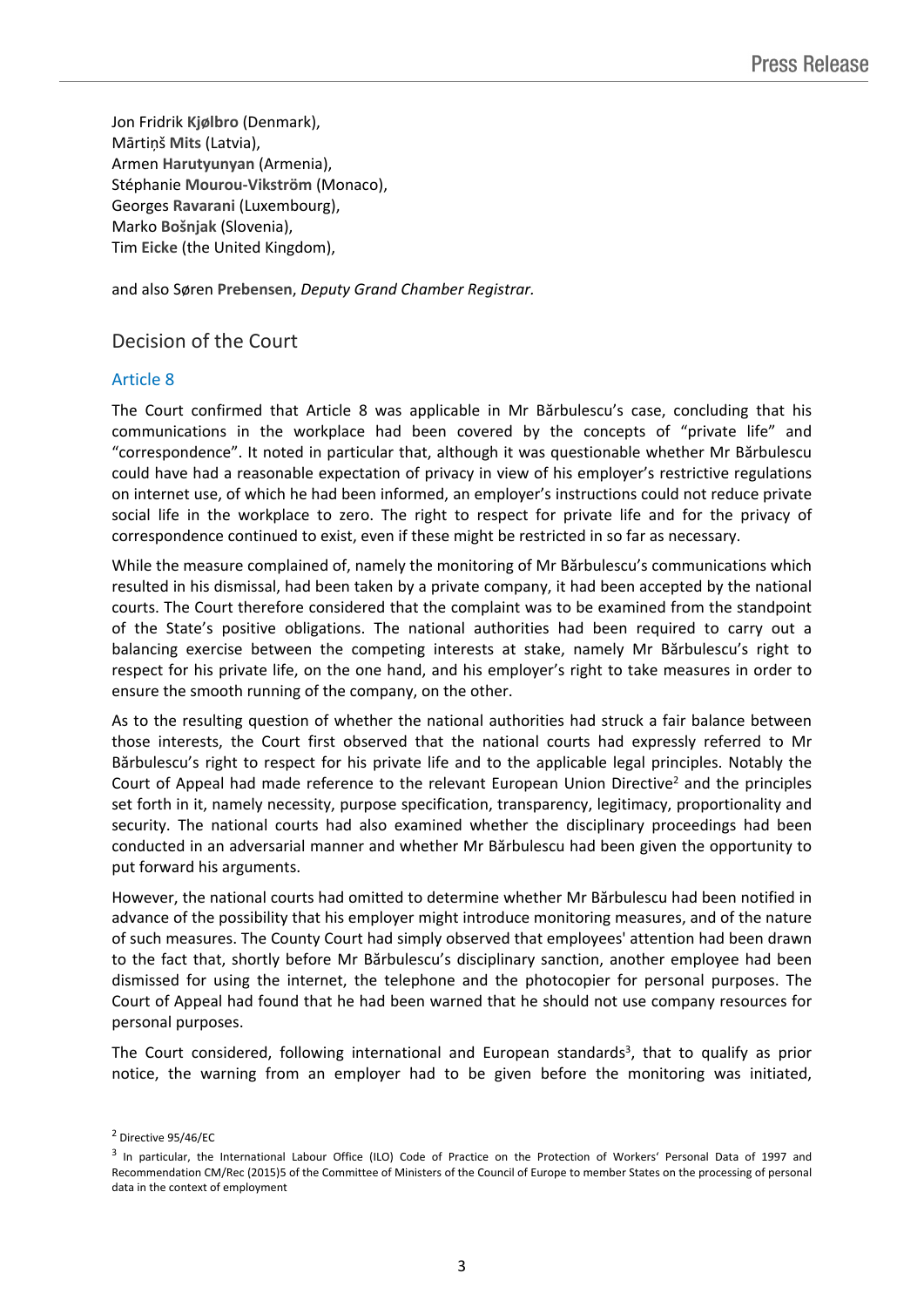especially where it entailed accessing the contents of employees' communications. The Court concluded, from the material in the case file, that Mr Bărbulescu had not been informed in advance of the extent and nature of his employer's monitoring, or the possibility that the employer might have access to the actual contents of his messages.

As to the scope of the monitoring and the degree of intrusion into Mr Bărbulescu's privacy, this question had not been examined by either of the national courts, even though the employer had recorded all communications of Mr Bărbulescu during the monitoring period in real time and had printed out their contents.

Nor had the national courts carried out a sufficient assessment of whether there had been legitimate reasons to justify monitoring Mr Bărbulescu's communications. The County Court had referred, in particular, to the need to avoid the company's IT systems being damaged or liability being incurred by the company in the event of illegal activities online. However, these examples could only be seen as theoretical, since there was no suggestion that Mr Bărbulescu had actually exposed the company to any of those risks.

Furthermore, neither of the national courts had sufficiently examined whether the aim pursued by the employer could have been achieved by less intrusive methods than accessing the contents of Mr Bărbulescu's communications. Moreover, neither court had considered the seriousness of the consequences of the monitoring and the subsequent disciplinary proceedings, namely the fact that – being dismissed – he had received the most severe disciplinary sanction. Finally, the courts had not established at what point during the disciplinary proceedings the employer had accessed the relevant content, in particular whether he had accessed the content at the time he summoned Mr Bărbulescu to give an explanation for his use of company resources.

Having regard to those considerations, the Court concluded that the national authorities had not adequately protected Mr Bărbulescu's right to respect for his private life and correspondence and that they had consequently failed to strike a fair balance between the interests at stake. There had therefore been a violation of Article 8.

#### Just satisfaction (Article 41)

The Court held that the finding of a violation constituted in itself sufficient just satisfaction for the non-pecuniary damage sustained by Mr Bărbulescu.

#### Separate opinions

Judge Karakaş expressed a partly dissenting opinion. Judges Raimondi, Dedov, Kjølbro, Mits, Mourou-Vikström and Eicke expressed a joint dissenting opinion. These opinions are annexed to the judgment.

#### *The judgment is available in English and French.*

This press release is a document produced by the Registry. It does not bind the Court. Decisions, judgments and further information about the Court can be found on [www.echr.coe.int](http://www.echr.coe.int/). To receive the Court's press releases, please subscribe here: [www.echr.coe.int/RSS/en](http://www.echr.coe.int/RSS/en) or follow us on Twitter [@ECHRpress.](https://twitter.com/ECHR_Press)

**Press contacts** [echrpress@echr.coe.int](mailto:Echrpress@echr.coe.int) | tel.: +33 3 90 21 42 08

**Nina Salomon (tel: + 33 3 90 21 49 79)** Tracey Turner-Tretz (tel: + 33 3 88 41 35 30) Denis Lambert (tel: + 33 3 90 21 41 09)